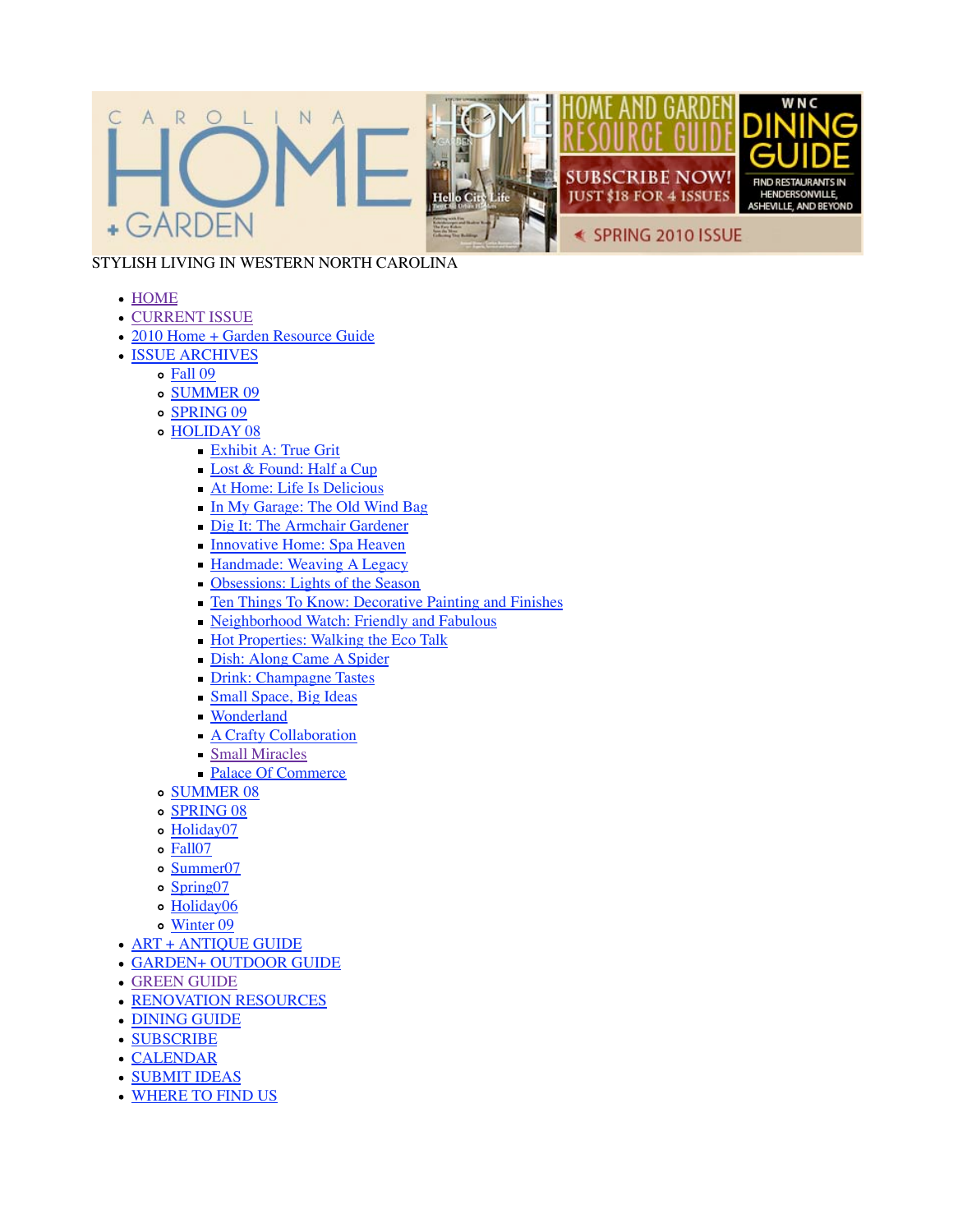- **ADVERTISE**
- CONTACT US
- WORK WITH US

## Small Miracles

By Kate Reynolds

Photos By Rimas Zailskas

Sometimes you have to look beyond the obvious to enjoy nature's gifts. They hide in unexpected places, waiting for the patient observer to discover them. Take Leslie Henry's backyard, for example. From the sidewalk, her tidy contemporary house at the end of a cul-de-sac in Brevard doesn't seem the type to harbor secrets. But walk around to the back and you enter into another world: a tranquil sanctuary where every step is cushioned by a deep, verdant carpet of living green. Welcome to the moss garden.

Tucked at the base of a steep hillside and set beside a lyrical mountain stream, Leslie's little bit of heaven is a tapestry of textures and hues. Shaded by tall trees and bordered by stands of ferns, it engenders a sense of shelter and peace. The ambiance is hushed and ancient.

The garden is fairly young, however, set in place not by decades of slow growth but in the past year by the magic touch of Annie Martin, better known as "Mossin' Annie," a local champion and collector of bryophytes—native mosses. "It was designed to create the effect of a miniature landscape using varieties from more than 450 types of indigenous bryophytes that we have in Western North Carolina," Annie says proudly.

Indeed, the effect of looking over Leslie's moss "lawn" recalls viewing the countryside from the window of an airplane: hills and valleys, an expanse of forest. There's a rock garden that stands in for a mountain range. It is a world in microcosm, presided over by a placid seated Buddha statue whose benign countenance reflects the abiding spirit of the place.



Leslie has a sense of connection to the orient—her father grew up in China, where his father worked for the YMCA. Many treasured pieces of eastern art grace the interior of her home, and eastern philosophies inform her worldview.

"I do study and practice Buddhism," she explains, "and my original idea was for a Zen garden. There was moss here to begin with and because of the mountain it doesn't get much sun. I've always loved moss and it seemed like the perfect thing to make it all go together and create an attractive space."

Mossin' Annie was the ideal partner in manifesting this vision. Petite and impish, with a penchant for dressing in various shades of purple, Annie has the air of a charming woodland sprite but is, nonetheless, a very determined woman when it comes to her beloved bryophytes. Her passion is the preservation of native mosses.

"We have plenty of opportunities to collect and rescue mosses in Western North Carolina," she says. "There's considerable development that continues to occur. We work with green developers, the Department of Transportation and people who are environmentally conscious. They contact us when they're going to build houses, roads and golf courses and we go in and rescue the mosses first. The goal is to use them in public or private gardens or, ideally, to reintroduce them into the community once it's completed."

Leslie's garden is an amalgam of rescued and resident mosses. "Some of the moss was introduced, but in other areas I took advantage of what was naturally occurring," Annie explains. "She inherited some good bones from the previous homeowners, but the rock garden was almost invisible—it was overwhelmed with hostas." Carefully edited plantings now punctuate the beds, set amid the moss hummocks and lichens, like 'British Soldiers,' which were added "for extra accents of delight."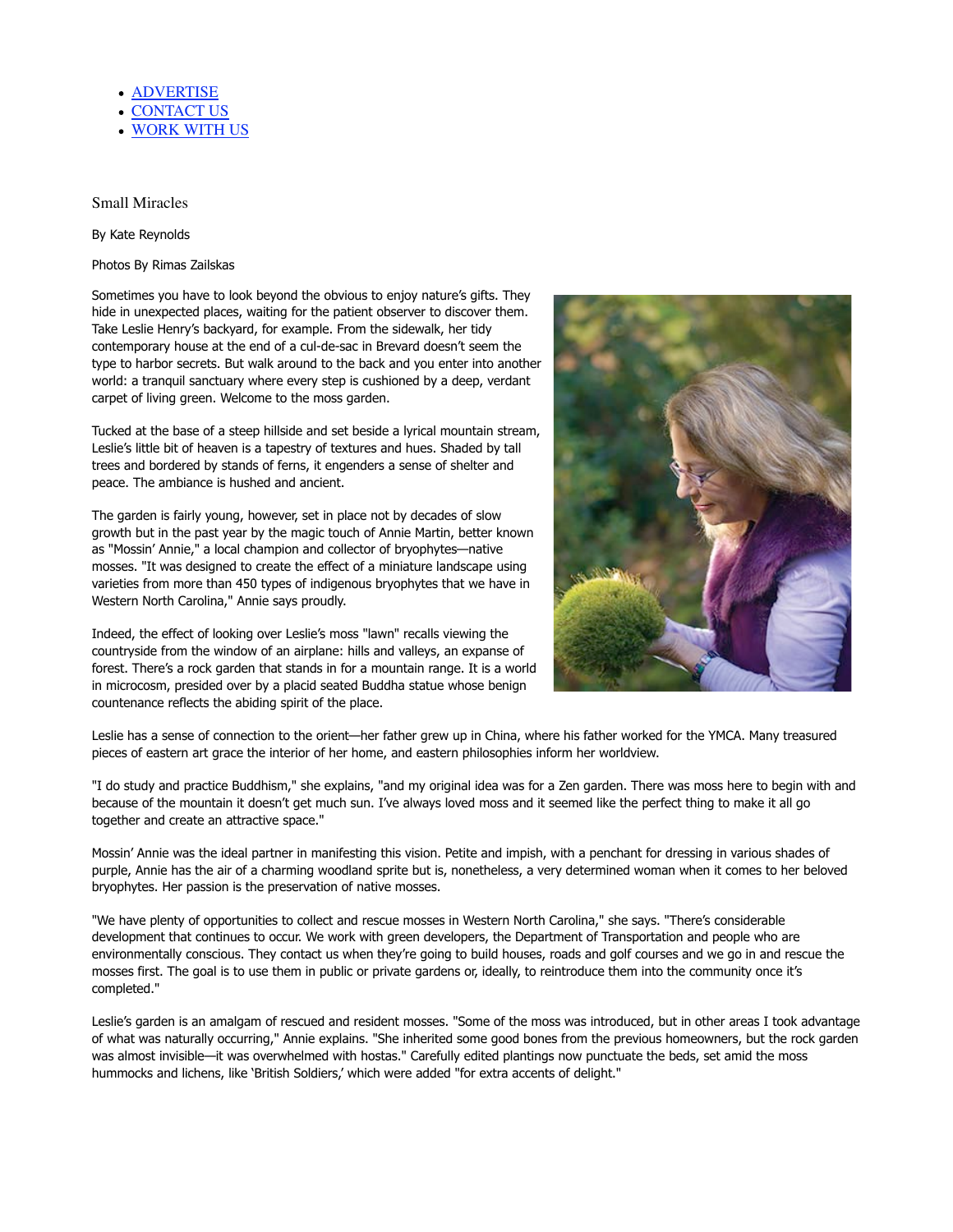"Mosses are great companions with every plant," Annie says. "They're green year-round, so when the other annuals and perennials die back, you still have color. They provide a contrast for bright plants and they're a great alternative to wood mulch. They don't leach nutrients from the soil and they help to retain the moisture and provide insulation from the cold."

Resilient and low maintenance, mosses literally live on air and water. "The leaf of the plant is only one cell layer thick," explains Annie. "It absorbs all of the water. It has no vascular system—it doesn't have any roots to absorb water or nutrients. It lives solely on rainfall and dust particles. So it's extremely tolerant to all kinds of conditions.

"According to the botanists, mosses are 400 million years older than vascular plants like herbs, so before there was just about anything else, there were mosses—and they'll probably outlive all of us."

For Leslie, mosses' sturdy character makes tending to her retreat a fairly simple task. "I do occasional weeding," she says, "and [the moss] doesn't like to have leaves on it, so I pick them up or blow them off. It needs to be watered fairly often, but it takes very little water. I can just mist it with the hose and you can see how the green just picks right up."



Even the mischief of a local skunk, which attempted to rearrange the moss beds one night, was easily repaired. Uprooted patches were simply put back into place and pressed down firmly underfoot. "In fact," says Annie, "the last phase of the moss planting process, after you've watered it, is to step on it, and keep stepping on it. That helps it set itself. And you can sit on it any time you like—you just might get a wet bottom."

Annie would certainly encourage everyone to sit down and engage the moss up close. It's there that these wondrous plants truly reveal themselves. "You need to take a closer look at mosses," she urges, and offers the loupe that hangs around her neck like an amulet. The magnified plants are exquisitely detailed: some resembling miniature ferns, others like tiny green starbursts.

"The immediate impact of the moss garden is the expanse of green," she says, "but there is another element of color that only comes during the sporophytic stage." Sure enough, at closer inspection, some of the small mounds are surrounded by halos of spores; a miniature fireworks display, just inches from the ground.

This just goes to show that sometimes you find amazing gifts in unexpected places, like a compact backyard on an ordinary street where ancient plants invite you to experience the hush and share in the mystery of the complex world beneath our feet.

"You don't have to be a Zen Buddhist in a garden in Kyoto, Japan, to enjoy mosses," says Mossin' Annie with a smile. "You can be right here in Western North Carolina and love them too."

Mossin' Annie offers workshops, presentations, on-site bryophyte identification and moss rescue, along with moss garden design. For more information, visit www.mountainmossenterprises.com or call 828-577-1321.